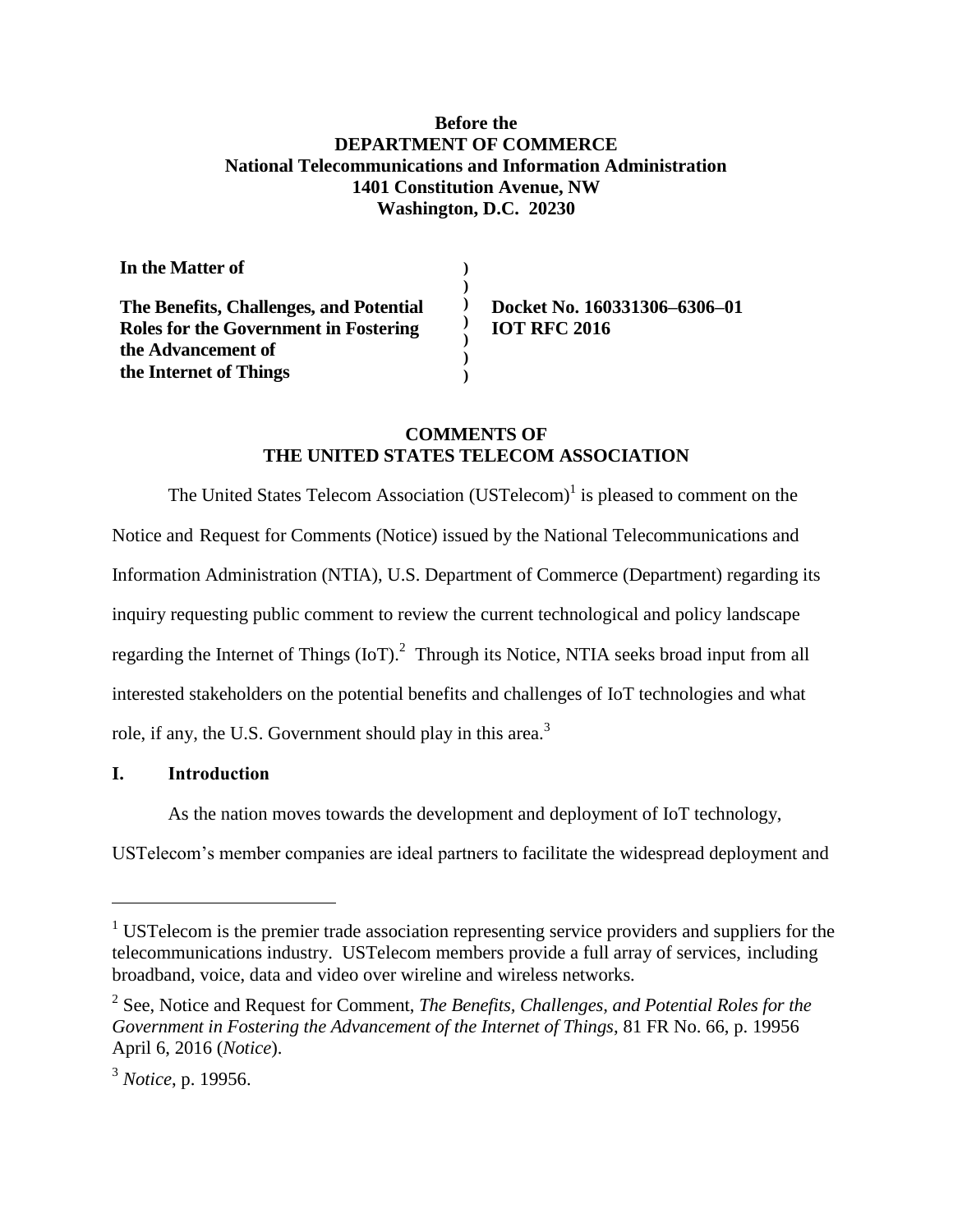adoption of such tools and services. USTelecom's member companies provide a full array of services to consumers, businesses and government agencies at the local, state and federal levels. These broadband-enabled suites of services range from traditional voice telephony, consumer broadband and video, as well as managed secure services for businesses and government agencies. Consumers and businesses alike are reaping the benefits that broadband networks afford.

USTelecom agrees with the Department's and NTIA's recognition of the "importance of the Internet to U.S. innovation, prosperity, education, and civic and cultural life." USTelecom has advocated at length on the role that the Internet economy plays in the United States, and we are encouraged that the Department has made it a top priority to encourage growth of the digital economy and to facilitate an environment that ensures continued growth and innovation within this space.

While correctly asserting that "IoT has the potential to catalyze new user applications and give rise to new industries,"<sup>4</sup> the Department should be cautious about viewing IoT services as radical and transformative new technological offerings. Instead, the development and deployment of such technologies are more accurately viewed as an evolution and extension of existing Internet capabilities. Although IoT technologies and services are in their nascent stage and hold significant promise, they do not represent a technological development that warrants fundamental change to existing statutory and regulatory frameworks, and particularly should not trigger new technology-specific regulation.

<sup>4</sup> *Notice*, p. 19957.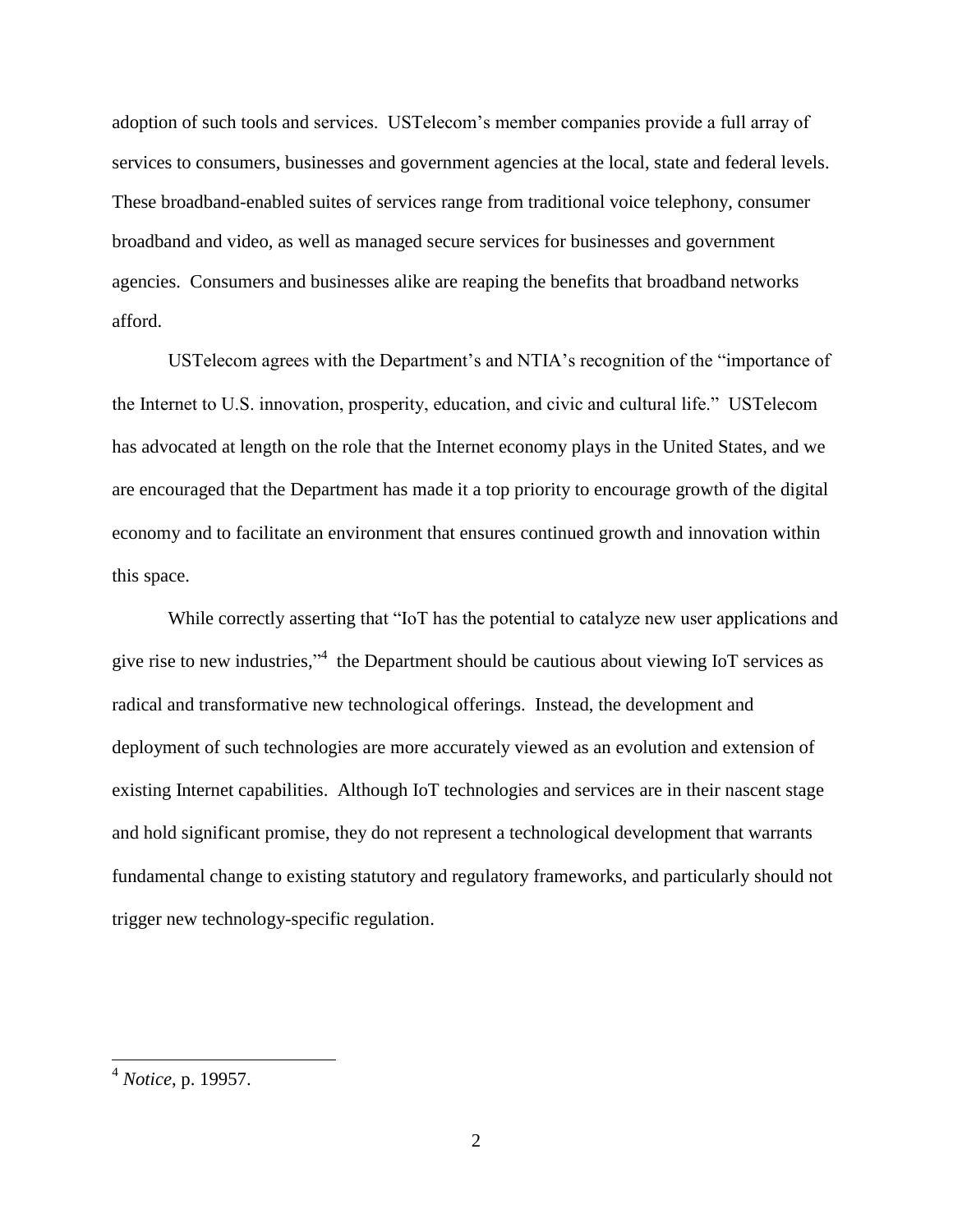**II. NTIA Should Develop a Policy Framework that Incentivizes Investment in Broadband Infrastructure.** 

The IoT solution will depend upon both public and private connectivity. Such connectivity will require deployment of robust broadband infrastructure for the purpose of interconnecting devices. As such, ubiquitous connectivity will be an important factor in achieving those benefits. USTelecom's member companies, many of which are small businesses, annually invest tens of billions of dollars in America deploying, improving and maintaining communications networks that make available voice, video and broadband services to virtually every home and business in this country. There are few if any industries that are more committed to supporting American economic growth through private investment in their essential infrastructure.

Broadband providers have aggressively moved towards that goal, having invested \$78 billion in network infrastructure in 2014 in the United States, according to an analysis by USTelecom.<sup>5</sup> That number represents a \$3 billion, or 4 percent, increase in investment over 2013 and \$14 billion, or 22 percent, increase over 2009 investment. Yet, recent regulatory decisions by the Federal Communications Commission (FCC) have increased barriers to broadband investment and innovation. <sup>6</sup> Moreover, infrastructure investment by broadband

 5 *See Broadband Investment Gains Continued in 2014*, USTelecom Research Brief (Jul. 24, 2015) (available at [http://www.ustelecom.org/sites/default/files/documents/Investment-2014-](http://www.ustelecom.org/sites/default/files/documents/Investment-2014-Research-Brief-July-2015.pdf) [Research-Brief-July-2015.pdf](http://www.ustelecom.org/sites/default/files/documents/Investment-2014-Research-Brief-July-2015.pdf) ).

<sup>&</sup>lt;sup>6</sup> See, e.g., Protecting and Promoting the Open Internet, Report and Order on Remand, Declaratory Ruling, and Order, GN Docket No. 14-28, 30 FCC Rcd 5601 (rel. Mar. 12, 2015) (defining all Internet access services as telecommunications services and subjecting them to burdensome, public utility-style regulations); *Technology Transitions, Policies and Rules Governing Retirement of Copper Loops by Incumbent Local Exchange Carriers, Special Access for Price Cap Local Exchange Carriers, AT&T Corporation Petition for Rulemaking to Reform Regulation of Incumbent Local Exchange Carrier Rates for Interstate Special Access Services*, Report and Order, Order on Reconsideration, and Further Notice of Proposed Rulemaking, GN Docket No. 13-5, RM-11358, WC Docket No. 05-25, RM-10593, FCC 15-97, ¶ 132 (rel. Aug. 7, 2015) (conditioning approval of ILECs' discontinuance of certain legacy enterprise services on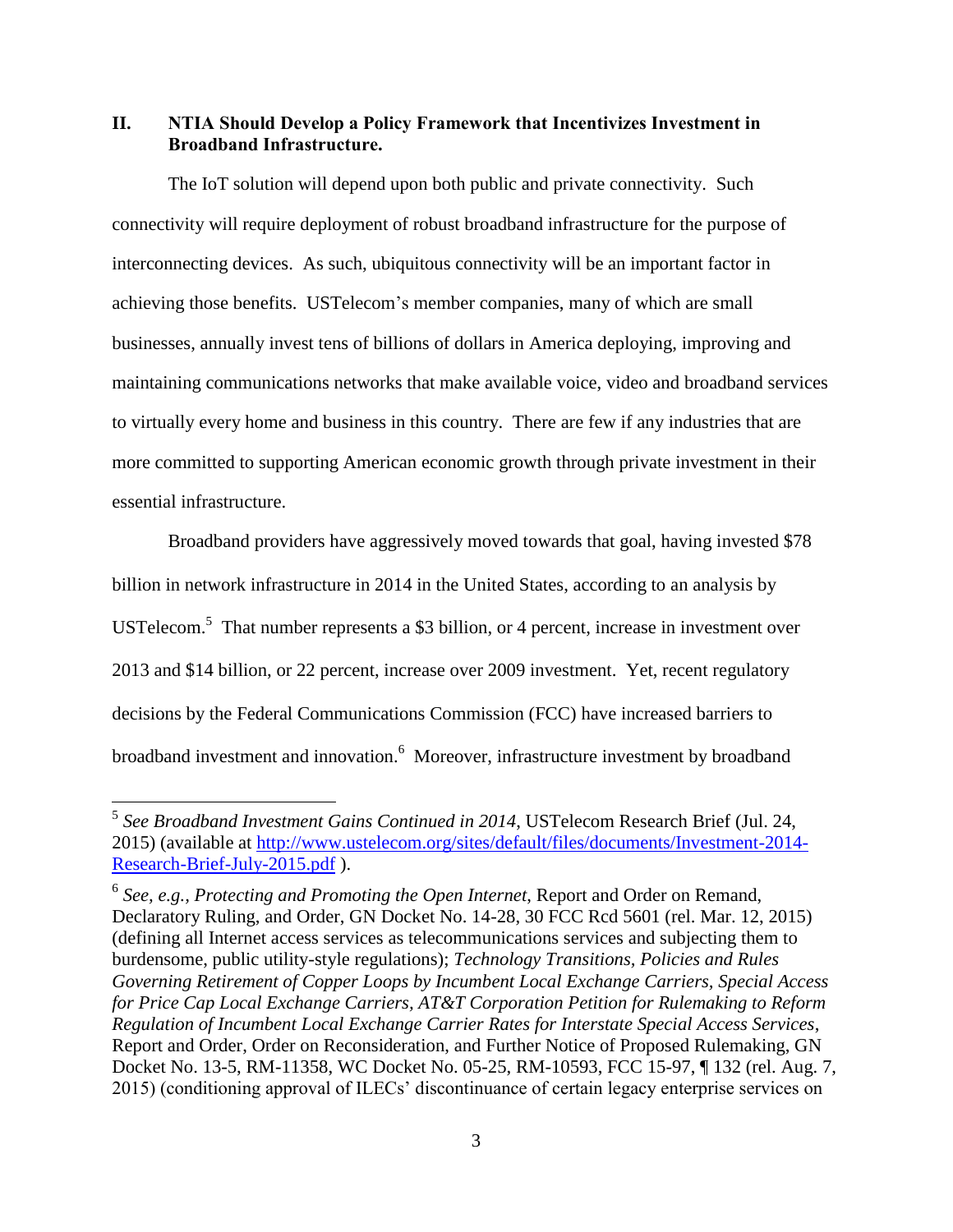providers has recently fallen, and many believe that reduced levels of investment will characterize the industry over the future.<sup>7</sup> This is a step in the wrong direction that threatens to reverse several years of strong, sustained investment in broadband infrastructure. Ongoing infrastructure investment is essential to meeting the nation's broadband deployment goals, and ensuring the success of IoT technologies and services. Regulatory decisions and other government actions that make it harder or less practical to invest, run counter to the Department's goal of encouraging the deployment and adoption of IoT technologies.

As noted in our comments submitted last year to the Broadband Opportunity Council (Council), USTelecom's members have experienced firsthand barriers to broadband infrastructure deployment.<sup>8</sup> Then, as now, USTelecom encouraged the Department and NTIA to take concrete steps to create and sustain a regulatory environment that provides clear incentives for investment, including the removal of barriers and the promotion of facilities-based competition. The Department and NTIA should work with both Executive branch agencies and independent agencies to remove regulatory barriers to broadband adoption.<sup>9</sup> By removing such

their commitment to make wholesale services not currently subject to price regulation available at reasonably comparable prices).

l

7 *See*, Hal Singer, *Does The Tumble In Broadband Investment Spell Doom For The FCC's Open Internet Order?*, Forbes (Aug. 25, 2015) (noting second quarter 2015 declines in capital expenditure by major wireline broadband providers including AT&T, Charter, Cablevision, Verizon, and CenturyLink, ranging from 4 to 29 percent) (available at: [http://www.forbes.com/sites/halsinger/2015/08/25/does-the-tumble-in-broadband-investment](http://www.forbes.com/sites/halsinger/2015/08/25/does-the-tumble-in-broadband-investment-spell-doom-for-the-fccs-open-internet-order/)[spell-doom-for-the-fccs-open-internet-order/\)](http://www.forbes.com/sites/halsinger/2015/08/25/does-the-tumble-in-broadband-investment-spell-doom-for-the-fccs-open-internet-order/) (visited June 2, 2016). *See also* Free State Foundation, All the Investment We Cannot See (Sep. 15, 2015) (noting that "infrastructure investment will be *less* going forward than it *otherwise* would be *absent* the FCC's new Internet regulations") (available at: [http://freestatefoundation.blogspot.com/2015/09/all-investment-we](http://freestatefoundation.blogspot.com/2015/09/all-investment-we-cannot-see.html)[cannot-see.html\)](http://freestatefoundation.blogspot.com/2015/09/all-investment-we-cannot-see.html) (visited June 2, 2016).

<sup>8</sup> Comments of USTelecom, *Broadband Opportunity Council Notice and Request for Comment*, Docket No. 1540414365–5365–01 (June 10, 2015).

 $9^9$  For example, in 2014, USTelecom filed with the FCC a petition for forbearance from various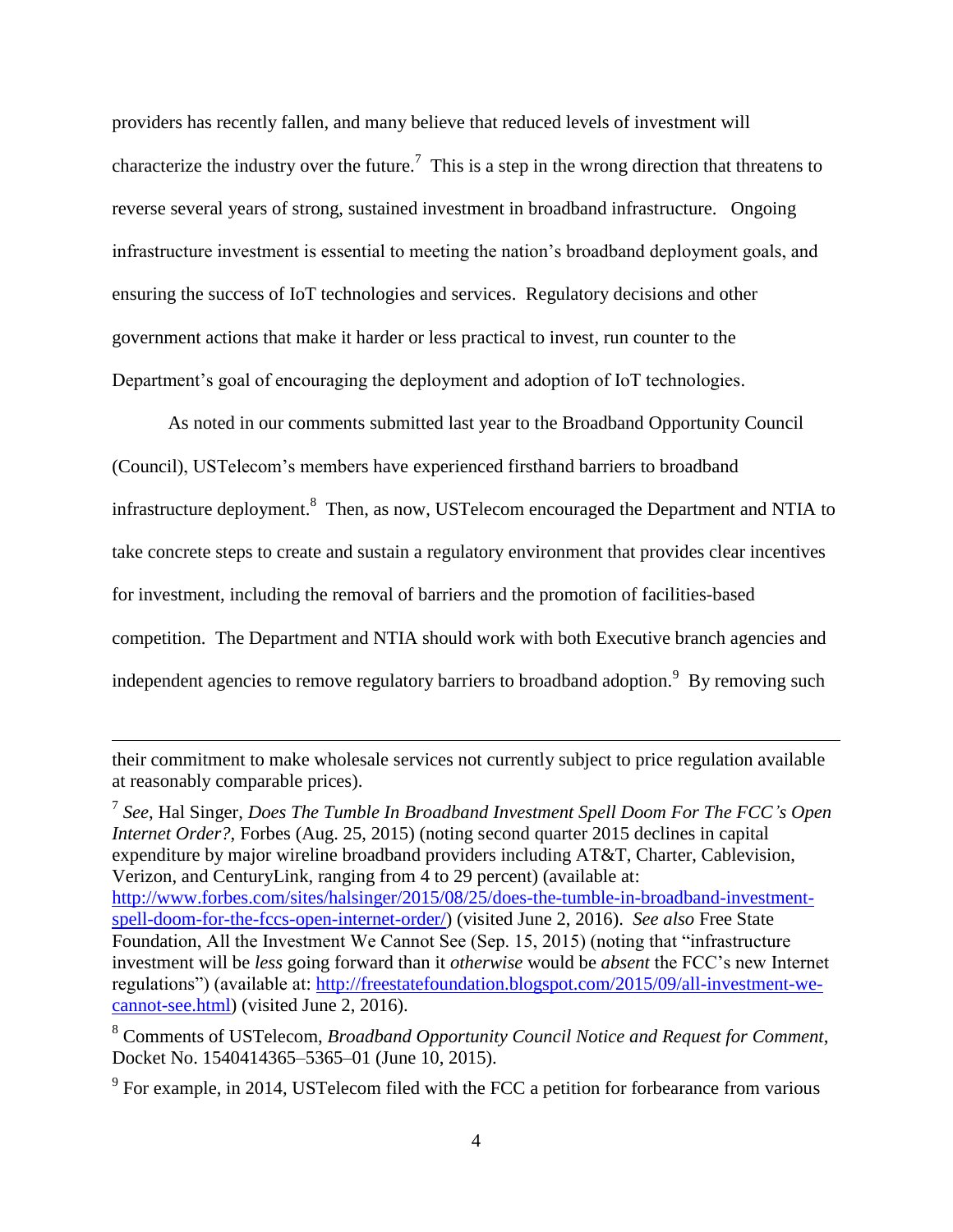barriers, NTIA can ensure that the robust broadband networks essential to the success of the IoT are deployed throughout the country. NTIA's previous efforts associated with the implementation of the Broadband Technology Opportunities Program (BTOP), should provide the agency with an appreciation for the important role to be played by broadband networks in the IoT space.

### **III. NTIA Should Urge the Federal Government to Avoid Duplicative and Potentially Overlapping Inquiries and Initiatives in the IoT Space.**

The communications and technology industries share a growing concern regarding a constantly expanding and overlapping set of government initiatives related to the emergence of new technologies, services and applications. While government policies can help eliminate impediments to economic growth and innovation, and promote a grounded understanding of public safety and security implications, the lack of coordination across agencies often serves to undermine these objectives. For the Communications Sector, the growing number of initiatives and venues across the government landscape, while important, taxes critical resources and requires the sector to constantly reassess priorities. In its current Notice and Request for Comment, NTIA points to such efforts by the National Highway Traffic Safety Administration (NHSTA) and the Food and Drug Administration (FDA) who "have already begun grappling with potential health, safety and security issues arising from the connection of cars and medical

outdated regulatory requirements applicable only to incumbent local exchange carriers (ILECs). *See*, Petition of USTelecom for Forbearance Pursuant to 47 U.S.C. § 160(c) from Enforcement of Obsolete ILEC Legacy Regulations That Inhibit Deployment of Next-Generation Networks, WC Docket No. 14-192 (filed Oct. 6, 2014). As USTelecom explained in its Forbearance Petition, unlike most broadband providers – including cable, wireless, and competitive fiber providers – ILECs are not free to focus their expenditures on next-generation networks designed to deliver the higher-speed broadband services customers increasingly crave; instead they "must direct a substantial portion of their expenditures to maintaining legacy networks and fulfilling regulatory mandates whose costs far exceed any benefits." *Id.*, at 3. The Department and NTIA should encourage the FCC to remedy this imbalance in regulatory requirements.

l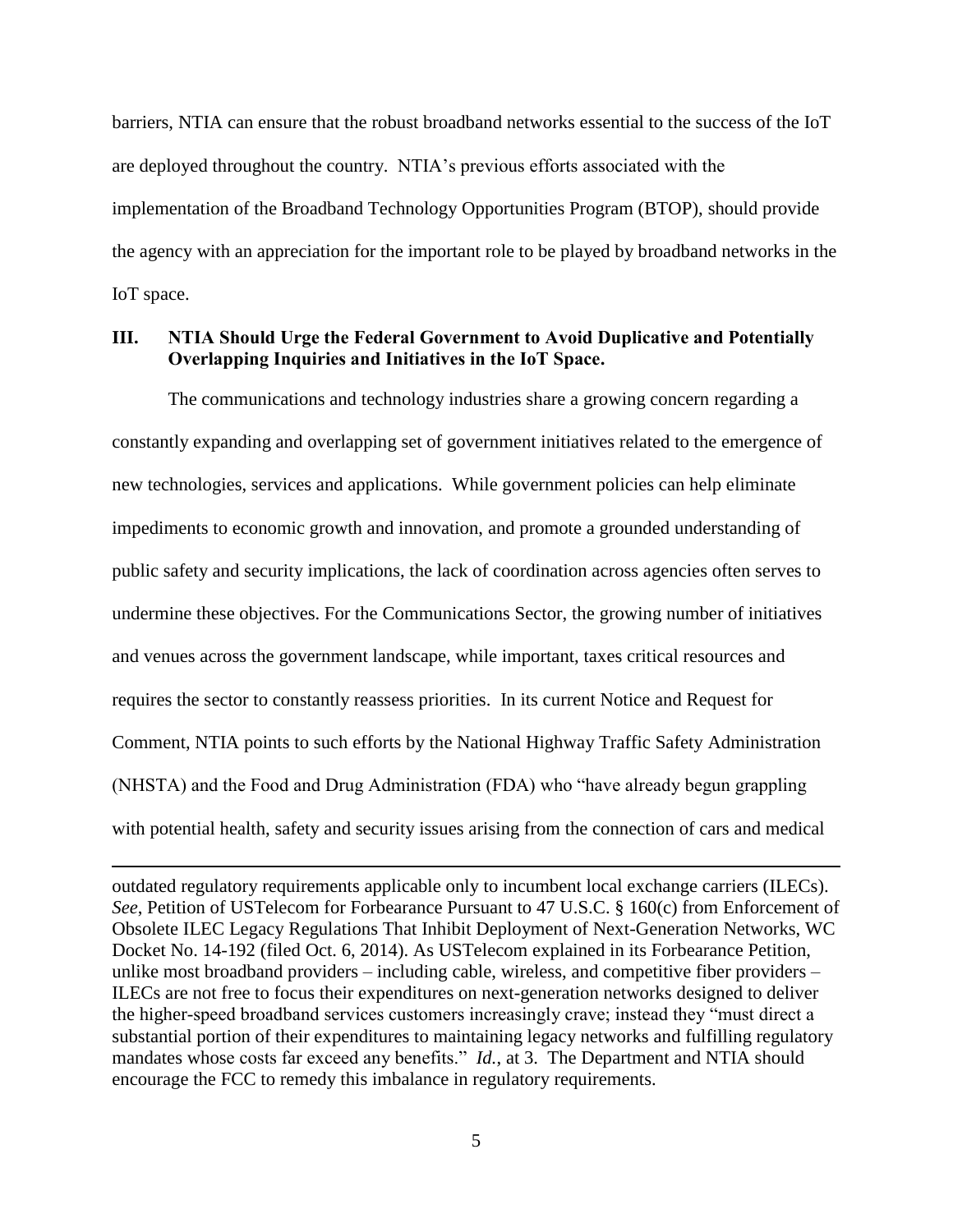devices to the Internet. NTIA also notes that the Federal Trade Commission (FTC) "has identified privacy and cybersecurity aspects of IOT and proposed some possible best practices.<sup>10</sup>

NTIA can play a critical role spanning diverse efforts to ensure that government resources are applied in an efficient and accountable manner, that efforts in individual agencies are consistent with the federal government's overall policy, and that independent regulatory agencies are discouraged from applying sector-specific rules that could interfere with market forces and delay the benefits to consumers. NTIA is in fact, in a unique position as it can make important recommendations when it produces the "green paper" as described in the Notice.<sup>11</sup>

As a foundational matter, NTIA should establish a uniform approach for the government in monitoring and addressing evolving IoT issues. USTelecom believes that a silo or vertical approach to IoT applied to a specific industry segment will inevitably produce a Tower of Babel where terminology, standards, best practices, and rules will inevitably conflict and burden every participant in the ecosystem with unnecessary complexity and uncertainty. Valuable resources would be wasted on sorting through a maze of requirements and mandates, adding unnecessary costs and marketing delays. A horizontal approach that builds on commonalities across diverse sectors, infrastructures, devices, services and with an eye towards integration and an enhanced customer experience is far superior. For example, the FTC can handle IoT privacy whether technologies are deployed in agriculture, automobiles, home services, medical devices or any one of many other applications. Instances of vertical regulation should occur only in very unique circumstances and be narrowly tailored to address a critical and unique element of the technology.

<sup>10</sup> *Notice*, p. 19957.

<sup>11</sup> *See e.g.*, *Notice*, p. 19956.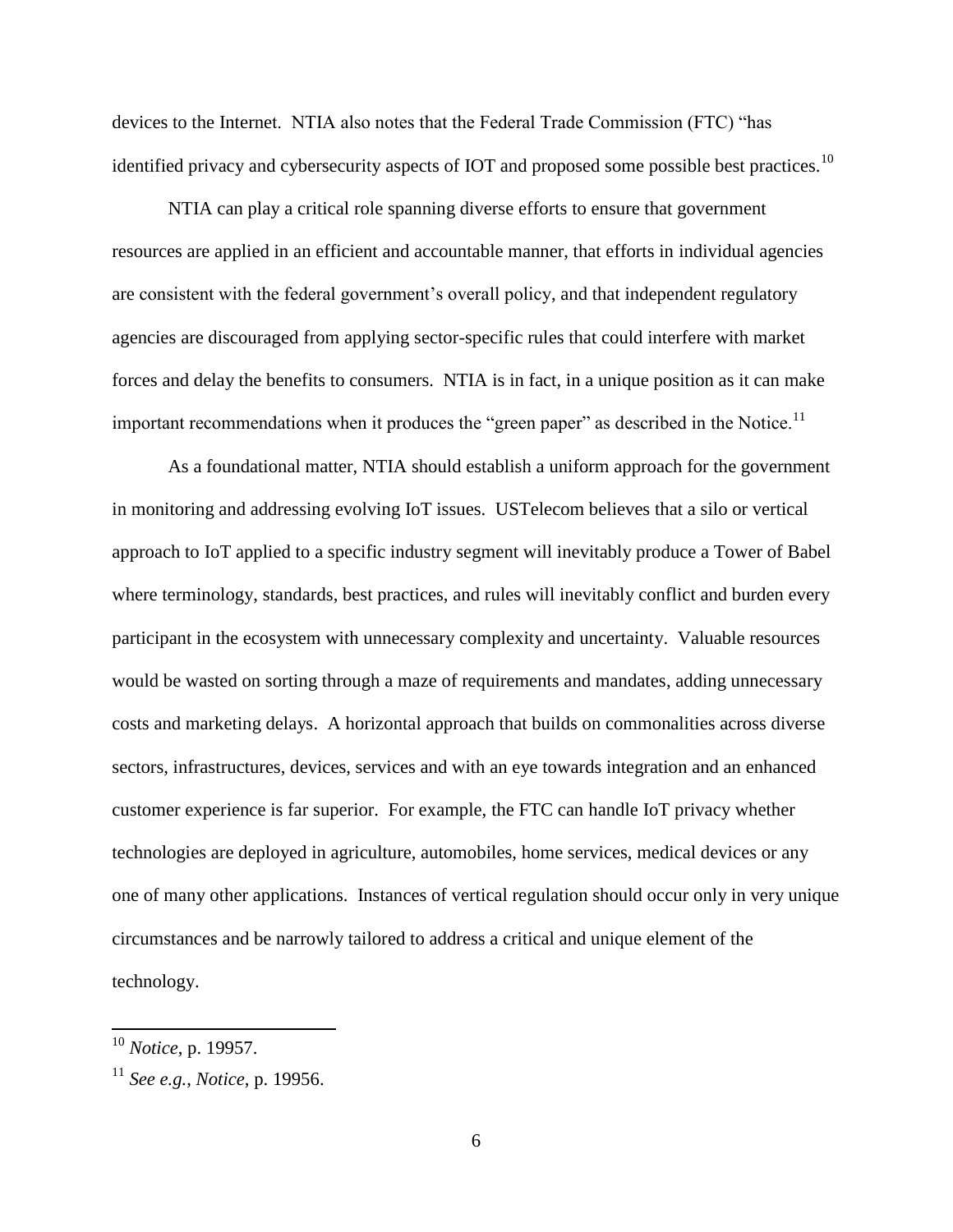Most importantly, NTIA can be a leading voice for promoting economic development by championing IoT, identifying and providing incentives for standards development, identifying the security elements that must be addressed to protect the national infrastructure and championing interoperability across vertical sections of the economy, the networks and service gateways. Through its current policy roles and a key component of the Department of Commerce, NTIA has experience in facilitating highly effective multi-stakeholder processes and can bring together the key Federal departments and agencies that are needed to forge an evolving and sustainable consensus.

# **IV. NTIA Should Encourage Government to Apply a Voluntary Multi-Stakeholder Collaborative Approach or a Light-Touch Regulatory Approach Only When Necessary.**

In recent years, U.S. Government policy in an area of critical impact on IoT, namely cybersecurity, has been predicated on the assumption that a partnership between industry and government is superior to any prescriptive compliance regime, which, by its nature, would lack flexibility to respond promptly to new threats and potentially undermine security by providing the playbook for bad actors to exploit.<sup>12</sup> Following a year-long effort by NTIA's sister agency NIST to develop the Cybersecurity Framework, it is now widely acknowledged that a voluntary and non-prescriptive risk management approach based on a common security taxonomy is more likely to produce sought-after results than reliance on traditional regulatory mandates. IoT will no doubt create a larger attack surface for bad actors interested in disrupting services or exploiting weaknesses for financial or other benefits. For these and other reasons, it is essential that the approach taken by the U.S. Government is thoughtful and based on processes that have

 $\overline{a}$ 

<sup>12</sup> *See e.g.*, Executive Order, *Improving Critical Infrastructure Cybersecurity*, February 12, 2013 (available at: [https://www.whitehouse.gov/the-press-office/2013/02/12/executive-order](https://www.whitehouse.gov/the-press-office/2013/02/12/executive-order-improving-critical-infrastructure-cybersecurity)[improving-critical-infrastructure-cybersecurity\)](https://www.whitehouse.gov/the-press-office/2013/02/12/executive-order-improving-critical-infrastructure-cybersecurity) (visited June 2, 2016).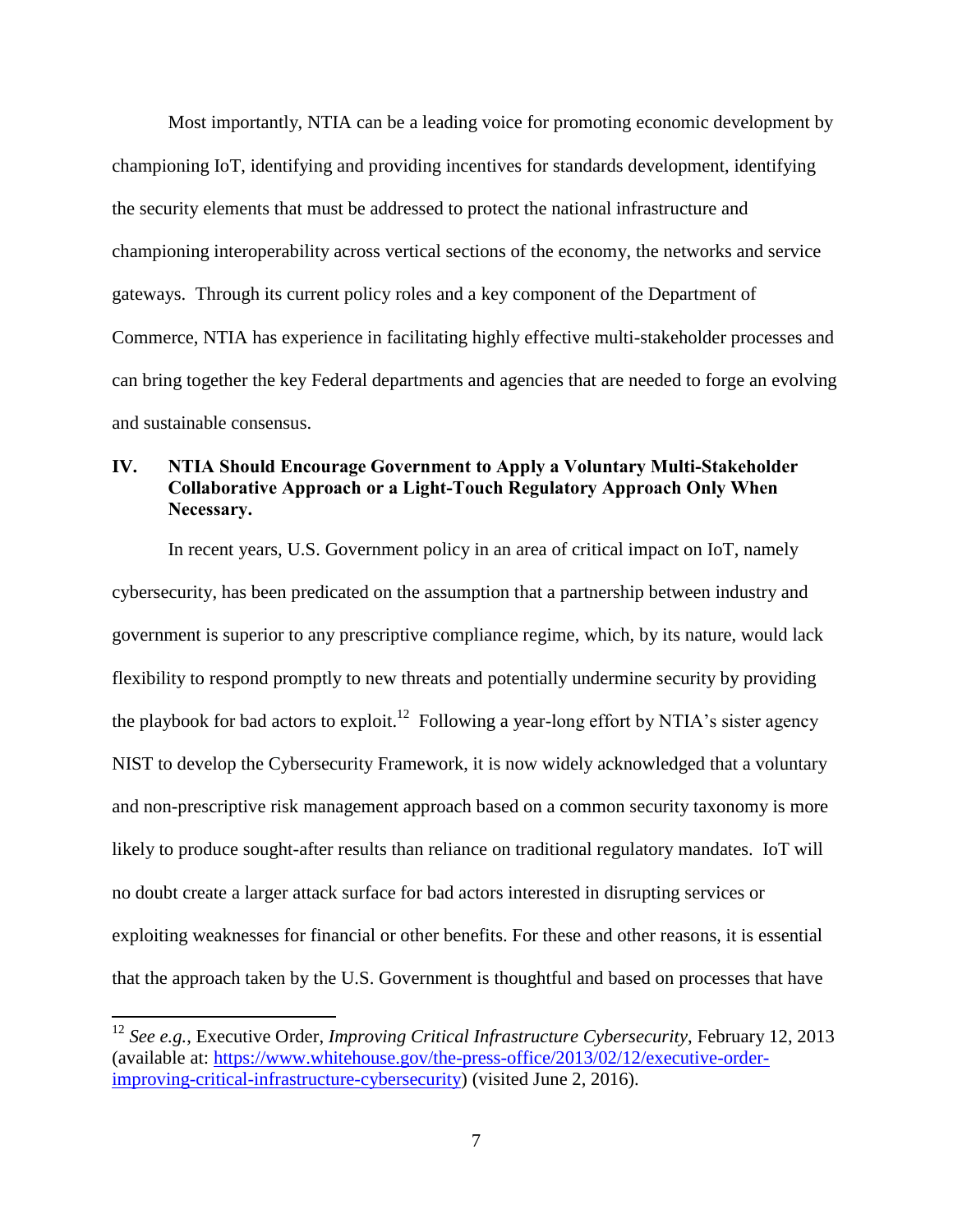been proven to be successful.

 $\overline{a}$ 

USTelecom acknowledges that well-considered and informed regulation is a key part of the evolving ecosystem. NTIA thus should encourage regulators to work with industry to identify potential cybersecurity gaps and distribute responsibilities across the broad ecosystem of device manufactures, applications developers, network service providers and others. Regulators need not follow a traditional notice, comment and rulemaking track but instead can adopt more innovative and flexible means of collaboration with industry. The FCC's Communications Security Reliability and Interoperability Council (CSRIC) serves as an important example of a regulatory agency facilitating effective multi-stakeholder engagement to identify best practices when considering new technologies and security-related threats.<sup>13</sup> Over a period of many years, CSRIC has been convened to bring leading technologists and thought leaders from industry, government, and academia to collaborate to address a variety of challenges, identify potential solutions, and to make recommendations that are designed to have a meaningful and positive impact for both providers and consumers.

NTIA has demonstrated unique competencies in bringing together diverse sets of stakeholders to address complex issues associated with the rapidly evolving digital economy. Since 2010 when the Commerce Department established the Internet Policy Task Force to conduct reviews on enhancing Internet privacy, improving cybersecurity, protecting intellectual property, and ensuring the global free flow of information, the Task Force and the agency have taken on numerous topics, expanding their role in building multi-stakeholder consensus policies around emerging technologies. Most recently, issues have included privacy and facial

<sup>&</sup>lt;sup>13</sup> See, FCC website, Communications Security, Reliability and Interoperability Council (available at: [https://www.fcc.gov/about-fcc/advisory-committees/communications-security](https://www.fcc.gov/about-fcc/advisory-committees/communications-security-reliability-and-interoperability-1)[reliability-and-interoperability-1\)](https://www.fcc.gov/about-fcc/advisory-committees/communications-security-reliability-and-interoperability-1) (visited June 2, 2016).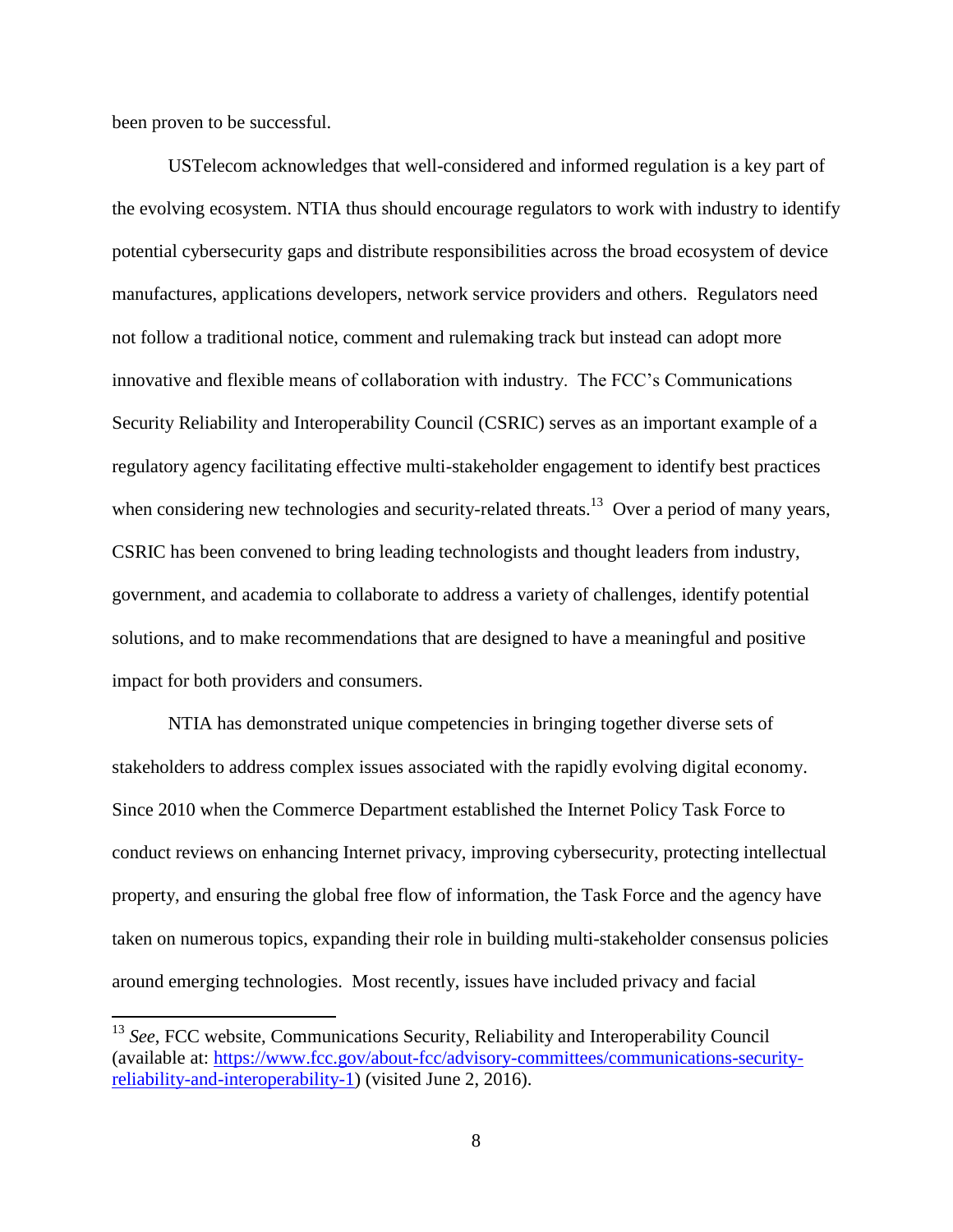recognition technologies, smart city infrastructure and policy, unmanned aircraft systems, and vulnerability disclosures, to name a few. Because the Commerce Department can leverage the expertise across six agencies under its domain, including the Economic and Statistics Administration, the International Trade Administration, the National Institute of Standards and Technologies (NIST), the National Telecommunications and Information Administration (NTIA), the Office of the Secretary, and the U.S. Patent and Trademark Office, it is uniquely qualified to bring diverse talent and knowledge across government and industry.

One recent example of how such multi-stakeholder engagement can mitigate or negate the need for prescriptive regulation in this arena is evidenced by NIST's recently released Framework for Cybersecurity-Physical Systems.<sup>14</sup> The report follows an almost two year effort by industry, academia, and government participants who examined how to standardize cyberphysical systems development to ensure trustworthiness of emerging technologies and efforts to build in security and privacy by design. This first stage of this evolving effort, along with the current NTIA inquiry, can serve as a strong foundation for constructing IoT security standards.

# **V. NTIA Should Encourage Ongoing Industry Collaboration to Promote Voluntary Standards in the IoT Space.**

As with any emerging service, the lack of well-defined industry standards can hinder adoption, or worse, create a vacuum that can be filled in counterproductive ways. NTIA has commenced this important and timely inquiry to address a number of critical questions including how best to support standards bodies that are needed to address issues such as interoperability between various service provider networks and/or gateways.

l

<sup>&</sup>lt;sup>14</sup> See, Cyber Physical Systems Public Working Group, Framework for Cyber-Physical Systems, Release 1.0, May, 2016 (available at: [https://s3.amazonaws.com/nist](https://s3.amazonaws.com/nist-sgcps/cpspwg/files/pwgglobal/CPS_PWG_Draft_Framework_for_Cyber_Physical_Systems_Release_1_0Final.pdf)[sgcps/cpspwg/files/pwgglobal/CPS\\_PWG\\_Draft\\_Framework\\_for\\_Cyber\\_Physical\\_Systems\\_Rel](https://s3.amazonaws.com/nist-sgcps/cpspwg/files/pwgglobal/CPS_PWG_Draft_Framework_for_Cyber_Physical_Systems_Release_1_0Final.pdf) ease 1 0Final.pdf) (visited June 2, 2016).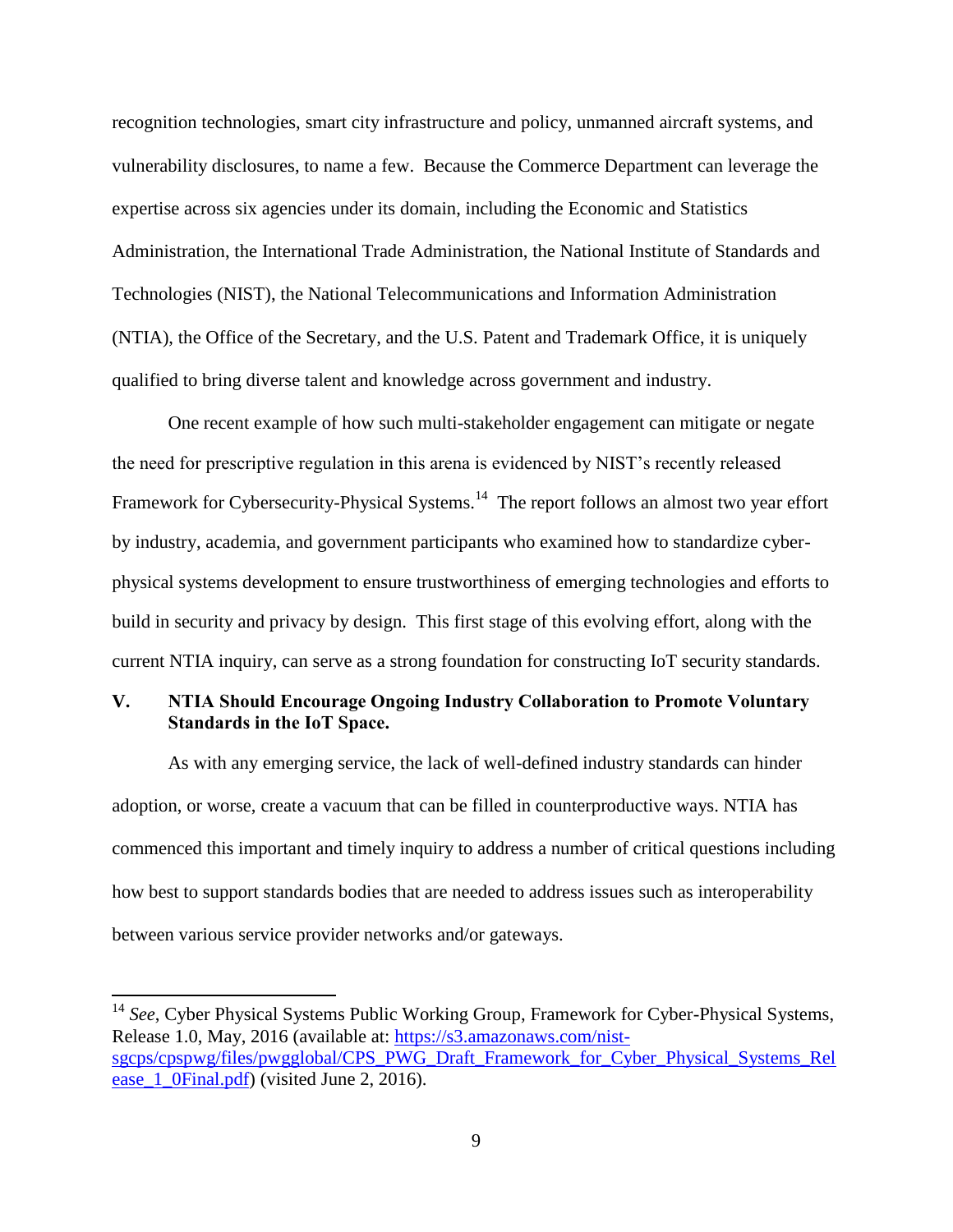USTelecom also recognizes that there is an international dimension to these questions and we support the development of common world-wide standards and alliances where they are clearly practical and beneficial. In the global environment where IoT will develop quickly, moving to voluntary international standards will help drive volume pricing on component costs. Other major world-wide economies such as China also have significant market presence and can greatly influence and shape standards, policies, and other factors that will affect adoption. NTIA's leadership on this can help ensure that the U.S. maintains a visible presence in the organizations to help establish and drive U.S. objectives.

As the NTIA Notice indicates, well-recognized international bodies such as the Internet Engineering Task Force (IETF), the International Organization for Standardization (ISO), the International Electrotechnical Commission (IEC), the (ISO/IEC JTC1) and the International Telecommunications Union (ITU) have all initiated work related to IoT. A key area of interest for USTelecom members is in ensuring that any standards that are adopted are voluntary best practices versus prescriptive technical mandates. Additionally, many IoT devices communicate wirelessly, making the availability of spectrum an important factor.

#### **VI. IoT Specific Privacy Regulation is Unnecessary.**

In its Notice, NTIA asks how the government should address or respond to privacy concerns about  $I_0$ <sup>15</sup> To answer this question, NTIA should look toward the time-tested approach to privacy utilized by the Federal Trade Commission (FTC), based on its knowledge gained through robust enforcement, rulemakings and experience with guidance that provides a flexible and dynamic approach to protecting consumer privacy and supporting innovation and competition. The White House has endorsed the FTC's approach, in particular recognizing that

<sup>15</sup> *Notice*, p. 19959.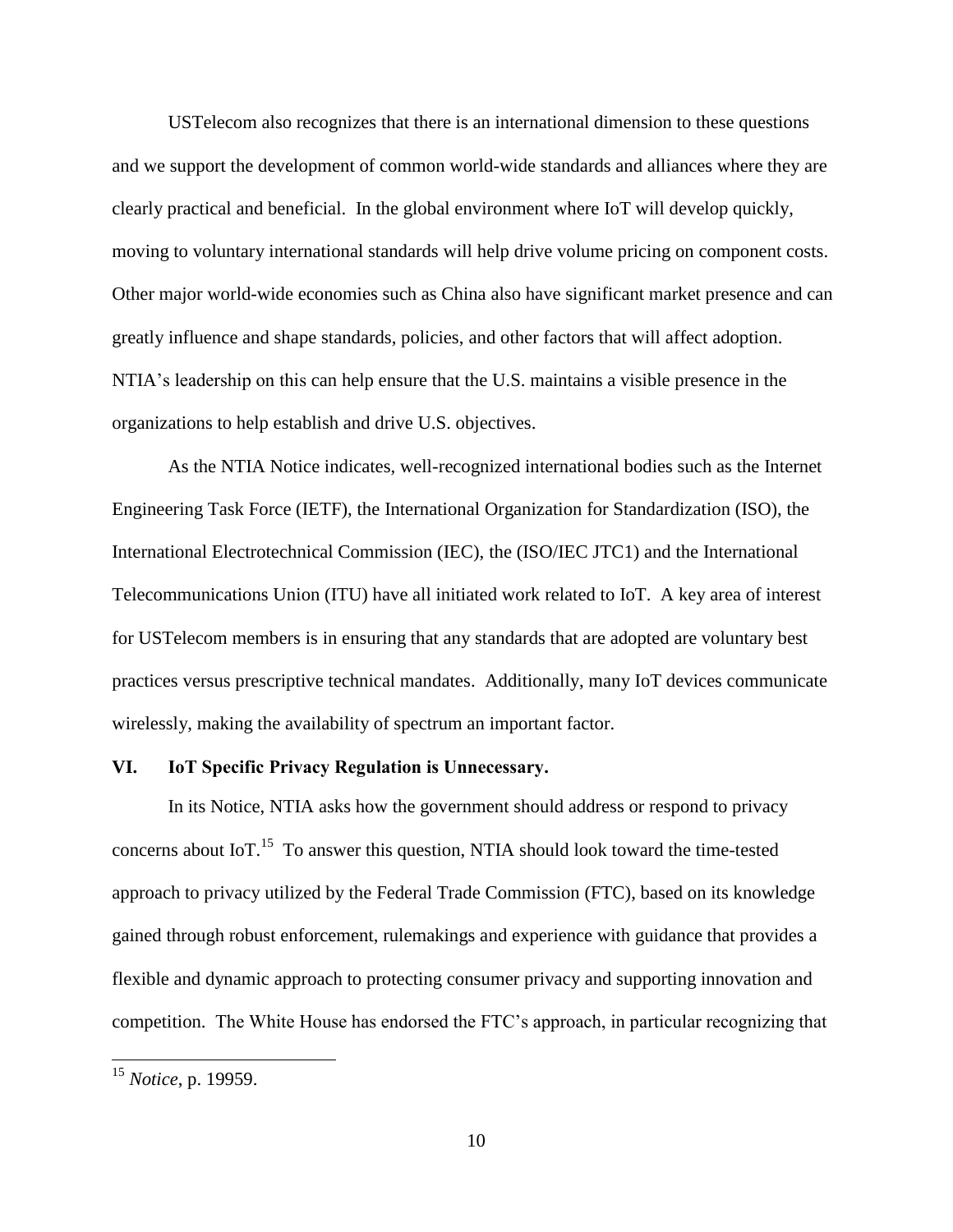the context within which information is provided and the sensitivity of the information matter.<sup>16</sup> The United States has also urged adoption of the FTC approach internationally.

Of particular note, the FTC is appropriately of the view that any privacy framework should be "technologically neutral."<sup>17</sup> As previously noted, UST elecom maintains that any privacy framework for IoT will be best addressed through a horizontal, and not vertical, approach. The Department and NTIA could consider convening an industry working group to develop a framework, similar to the NIST Cybersecurity Framework that can be applied consistently across IoT applications regardless of the types of services at issue. Instances of vertical regulation should only occur in very unique circumstances and be narrowly tailored.

In its recent report on the IoT, the FTC noted that the industry was in its "relatively early stages," and that there is "great potential for innovation in this area." Based on the current status of the IoT space, the FTC concluded that legislation aimed specifically at the IoT "would be premature."<sup>18</sup> The FTC instead emphasized the importance of developing self-regulatory programs designed for particular industries that "would be helpful as a means to encourage the adoption of privacy- and security-sensitive practices."<sup>19</sup>

USTelecom notes that the FCC currently has an open proceeding proposing new privacy rules applicable only to broadband Internet access service providers, which run counter to a "technology-neutral" approach. The FCC's pending rulemaking is reliant upon the agency's

<sup>16</sup> *See*, *Consumer Data Privacy in a Networked World: A Framework for Protecting Privacy and Promoting Innovation in the Global Economy*, pp. 1 and 14 (White House 2015 Consumer Privacy Bill of Rights).

<sup>&</sup>lt;sup>17</sup> FTC Staff Report, *Internet of Things, Privacy and Security in a Connected World*, January, 2015, p. 49.

<sup>18</sup> *Id.*, p. 48.

<sup>19</sup> *Id.*, p. 49.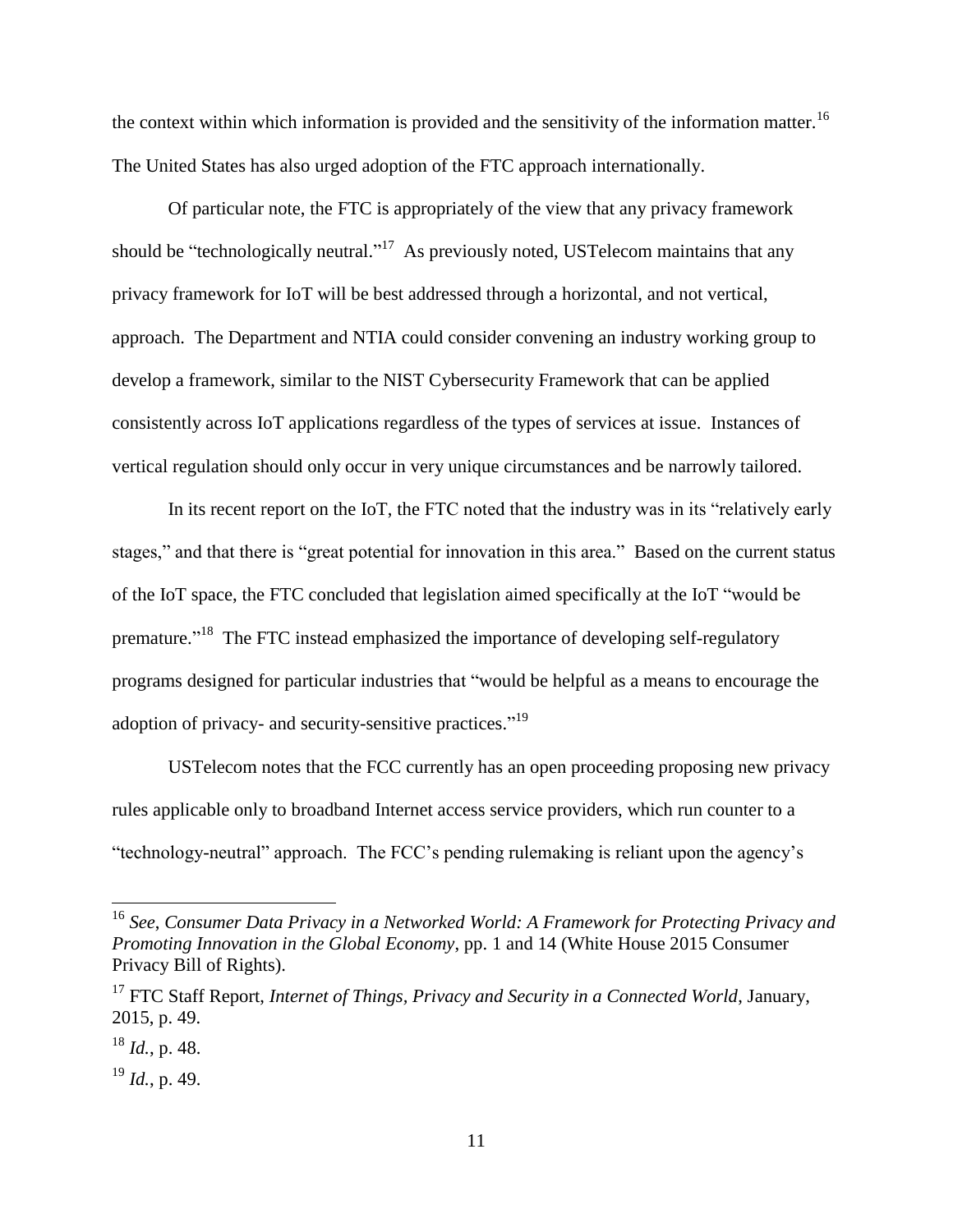earlier reclassification of broadband as a Title II service, and that determination by the FCC is currently on appeal before the Court of Appeals for the District of Columbia Circuit.

If the courts determine that the FCC has authority over broadband privacy, USTelecom and several other industry associations urged the agency to focus on four privacy principles: (1) transparency; (2) respect for context and consumer choice; (3) data security; and (4) data breach notification. The FCC was encouraged to draw from and harmonize with the longstanding FTC unfairness and deception approach to privacy, which, before the FCC's reclassification decision, governed the privacy practices of all companies in the Internet ecosystem and will continue to apply to non-ISPs going forward.

Prior to the FCC's reclassification of broadband as a Title II service, there was widespread consensus that the privacy framework established by the FTC and applied to all entities in the broadband ecosystem worked effectively to safeguard broadband customer data and foster investment, innovation, and competition. To depart from the FTC's successful framework based upon mischaracterizations of the Internet ecosystem is a mistake and will not only stifle innovation but will also result in consumer confusion. We encourage NTIA to keep this in mind as it considers how to address IoT privacy in this proceeding.

#### **VII. Conclusion**

USTelecom appreciates this opportunity to participate in the Department's and NTIA's proceeding on the IoT. Consistent with USTelecom's recommendations, the Department and NTIA are encouraged to develop policy frameworks that incentivize investment in broadband infrastructure and encourage federal government stakeholders to avoid duplicative and potentially overlapping initiatives in the IoT space. Partnerships between industry and government are superior approaches to the IoT than any prescriptive compliance regime, and NTIA should encourage ongoing industry collaboration to promote voluntary standards in the

12